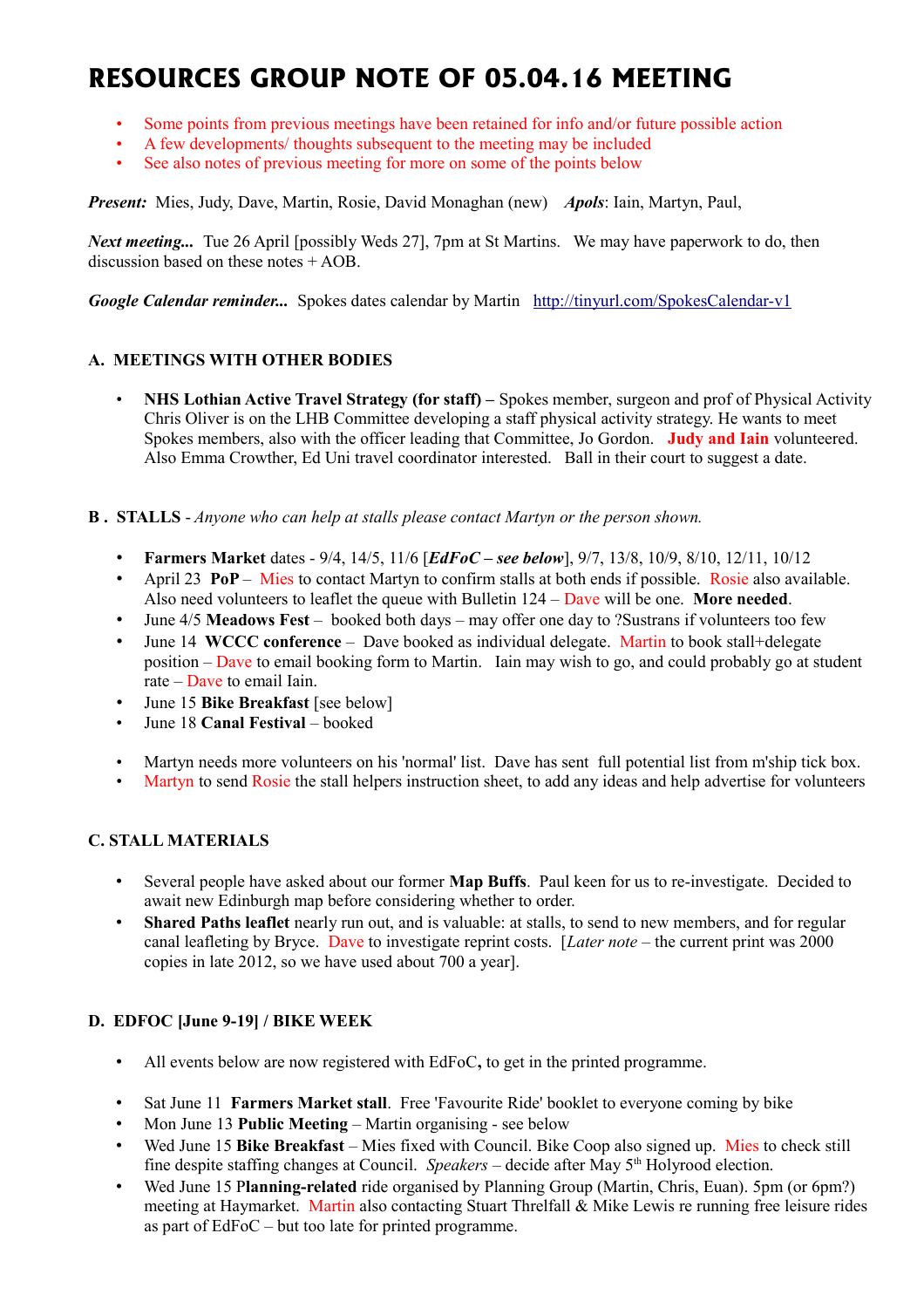#### **E. SPOKES PUBLIC MEETINGS**

- **Spring 2016 meeting, Mon 21 March** Hustings mtg for the May Holyrood elections very successful. Splitting into groups worked very well. PA from Bike Station excellent sound, and can be borrowed again.
- **Summer 2016 meeting, Mon 13 June** registered for EdFoC week Martin organising
	- Topic *Cycling and Health* to include both physical activity and pollution aspects
	- Speakers Panel of 3...
		- politician Cllr Cammy Day
		- campaigner FOE Emilia Hanna
		- medical expert Prof Chris Oliver
		- chair for discussion session (to be confirmed) Helen Zealley, Spokes member, former Director of Public Health in NHS Lothian, and involved in many environmental orgs; or ???
	- Meeting to be preceded by Spokes AGM (advertised to members by email)
	- Poster Dave to find someone to do it so we can advertise the meeting soon, and get into diaries of relevant organisations. David Gardiner unavailable this time.
- **Autumn 2016 –** Martin suggested provisional early booking for Augustine, as they get booked up early. Most suitable week in relation to probable mailout date is week beginning 21 November. Martin will book 21 November provisionally at Augustine. Possible topic – policies of new govt following Holyrood election?? - try for big speaker, new Transport Minister after May 5<sup>th</sup> Holyrood election??

# **F. COUNTS OF TRAFFIC & CYCLISTS**

- Barbara organising usual twice-yearly traffic count, for 10 May. Dave has sent latest list of membership tick-box volunteers.
- Martin had suggested idea used in Bristol photo every cyclist passing and then produce a multi-purpose analysis – e.g. M/F, helmets, children carried, etc, etc – the categories can be finalised after the event, by inspecting the photos. Ideally we should also do this at more than one time and location, as commuters may well be different to people who use their bikes in the day. e.g. Dalry Rd lunchtime and/or say 1-3pm.
- General feeling that this should not be done in association with our regular traffic count, so if Martin goes ahead will not do it during the traffic count sessions.
- In addition to the photo-ing, someone would need to do the analysis & prepare a report. Might be an excellent student project, having the ready-made data set of photos.
- Gogarburn RBS data, showing increase over 5 years to now 90-120 daily bike commuters (& several 100 members of bike user group). David will send data to Rosie and Dave for possible use in facebook &/or bulletin.

# **G. SPOKES MAPS**

- New **Glasgow edition** delayed since late 2014, but now being worked on by XYZ. Likely to be on tearproof paper. Electronic version already downloadable for smartphones.
- Forthcoming **Edinburgh edition** on new base map (XYZ) to allow electronic version has been badly delayed and no likelihood of appearance any time soon. 'Maps Summit' held Feb 9 (Tim/Ian/David(Langworth)/Dave) - meeting decided Peter would get involved in visiting and pressurising XYZ, but even this had not worked.
- Therefore Peter/Tim/David working on updated version of existing map. Some possible obstacles but, if all goes well, will be ready before EdFoC. Probably on water and tear-proof paper. Meeting agreed that £6.95 would be ok price, but any higher could reduce sales.
- Need to decide use of surplus existing Ed maps if we get new edition. Possibly offer to schools, as Tim did very successfully with surplus old Midlothian maps.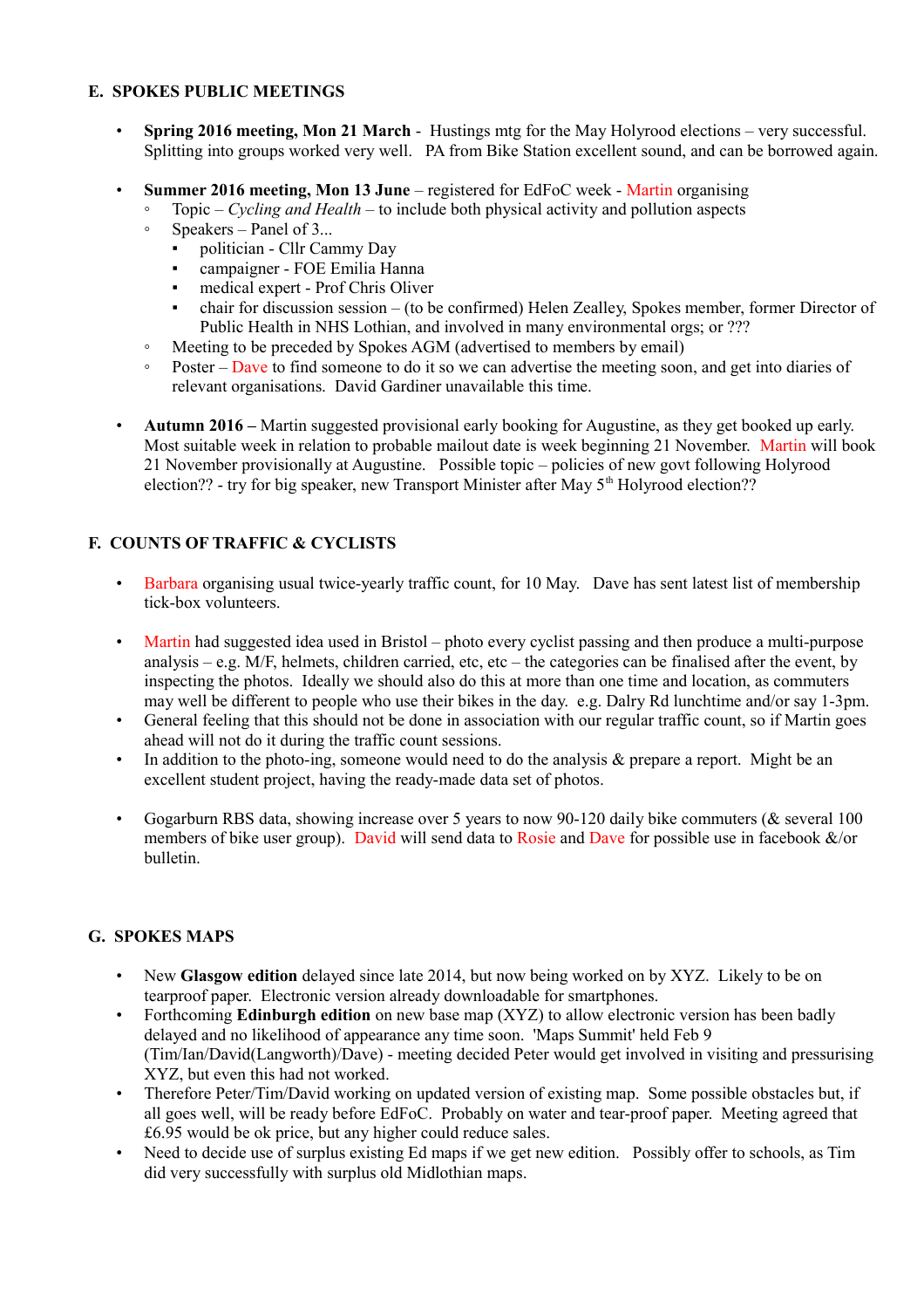# **H. SPOKES STATUS**

- AGM agreed set up working group of Paul, Ian, Sandy, Dave [with power to coopt others] to progress Spokes becoming a SCIO [http://www.scvo.org.uk/setting-up-a-charity/decide-on-a-structure/scottish](http://www.scvo.org.uk/setting-up-a-charity/decide-on-a-structure/scottish-charitable-incorporated-organisation/)[charitable-incorporated-organisation/](http://www.scvo.org.uk/setting-up-a-charity/decide-on-a-structure/scottish-charitable-incorporated-organisation/)
- Spokes objectives modifications to suit SCIO needs circulated to members, with no feedback except punctuation etc, so we can use these. Dave has met SCVO for advice re modification of model SCIO constitution for the working group, and now to do a draft for comment.

# **J. ONLINE JOINING AND RENEWAL**

• **Clair**, computing adviser at Ed Uni, hopes to do this. Further delay as the proposed software GroupSpaces now no longer has technical support (it is still operating for those who use it, but no updates or problemsolving available). Dave & Christine to meet Clair once there is further progress.

# **K. MOTORIST AWARENESS CAMPAIGN – 'BIKE ALERT'**

- There is a videos page on our website, with links to Bryce's videos click the *videos* tab or go straight to *[www.spokes.org.uk/videos](http://www.spokes.org.uk/videos)*.
- David Gardiner of Laidback Bikes/ Vantage Creative produced A4-folded leaflet. Once finalised it will go in a spokes mailout to all orgs and members [approx 3000], plus further (see below).
- Meeting held at Martin's only Martin, Bryce, Dave present.
	- Video content finalised no change except lengthen time for some slides.
	- Leaflet content minor changes inside; major change to back page, now being discussed by email. Final instructions will then be passed by Dave to David G to update the leaflet, but unlikely till May at earliest as David G away and then priority working on Spokes Haymarket map signboard.
	- Printing of leaflet/ official launch of video/leaflet best time probably August, once election, edfoc, etc over, and shortly before  $6<sup>th</sup>$  former events begin.
	- ∘ 6<sup>th</sup> former sessions 2016 being coordinated by Martin, working with Brian, Donald, Martyn. Preliminary contact with WestLife already. Also to investigate Mid and East Lothian councils. We could ask for more volunteers in a member email circular if useful. Also need to discuss format with Edinburgh – less good than W Lothian (Brian has written to them about this).
	- Other uses driving schools, police rehab, etc, etc, to be discussed at a future Resources group when Martin & Mies both present. Mies interested in helping  $-$  to look up previous database
	- Need a lead-person for the launch event and for the distribution to other organisations as above.
- Mies informing Fyfe's of use of video so far and seeking any feedback on the leaflet & video.

# **L. SUPERMARKETS PROJECT**

- Iain circulated email with 2<sup>nd</sup> version of draft good practice guide. **Everyone** please send comments to Iain (please also read the notes below). Once we are reasonably happy with the content we'll ask David Gardiner or Tim if they have time to do a professional layout.
- **Aim of the good practice guide … to be used as follows ...**
	- to enable members to lobby their local shops/supermarket, as an individual on their own initiative.
	- to contact local regional managers of all supermarket chains, with the aim to find at least one willing to undertake an exemplary project covering all their stores – this would need one or more people within Resources Group (or other in Spokes) to take this on. The person could then potentially also work with locals from the above bullet point.
	- Note that this is an innovative project for which we could almost certainly get grant assistance if necessary if we decide to take it further in a ways that needs significant funding, as we did with the tenements project – e.g. Sestran or Cycling Scotland or SCSP cash (via Ed Council). This might be particularly helpful if any supermarket chain takes up the project and works with us, or if we organise local members lobbying their stores on a wide scale.
- **Report on our initial survey** is online at [spokes.org.uk](http://spokes.org.uk/) : documents : spokes projects : supermarkets or click here [www.spokes.org.uk/documents/papers-documents/supermarkets-project.](http://www.spokes.org.uk/documents/papers-documents/supermarkets-project)
- See previous minutes (15.3.16) for initial Good Practice Guide ideas, mostly now in Iain's draft.